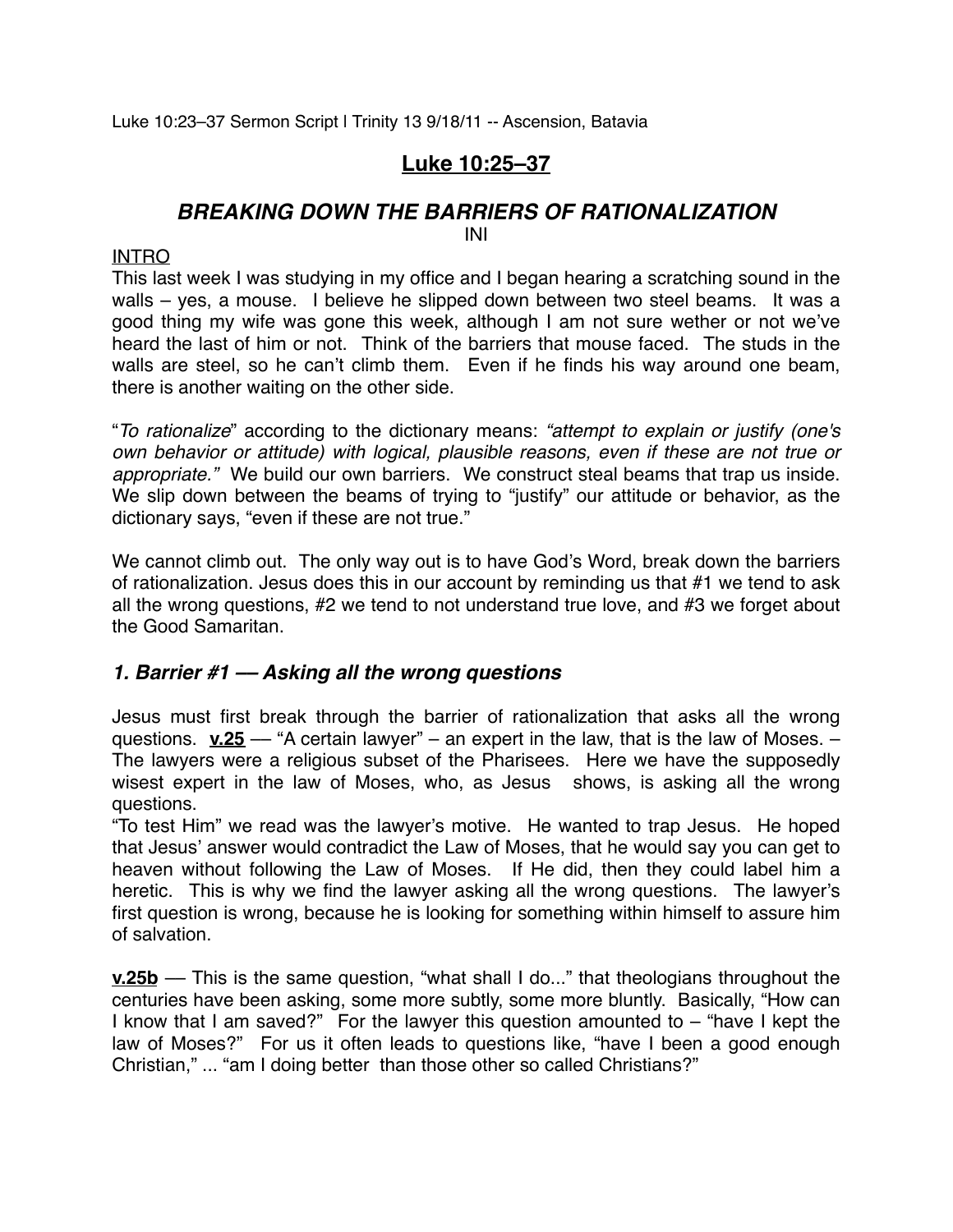This is where false theologies have developed, such as, "I know I am saved because I see myself living a Christ-like life." In fact, I heard recently a former member of a charismatic church say that they would teach that we could ethically become more Christ like, that we can and must progress in our sanctification. This thinking is all based on the question, "how I know I am saved?" – looking to oneself rahter than Christ. – thinking, My living a more righteous life is what sets me apart from the unbeliever. My sanctified living is what assures me of eternal life.

Jesus, knowing the trap, directs the attention back on the lawyer. **v.26** When Jesus say "what is your reading of it?" He is asking not only for the words of the text, but also for the us to think about the meaning. Not just what are the words, but what are the words saying?

The lawyer knowing the Law well, responds, **v.27,28** –– The bare words of the law speak for themselves. "Do this and you shall live." Can any of us respond, "o.k., I will love God with my whole heart and whole soul and whole mind?"

Back to the lawyer's original question, **v.26**. What rationalization looks for is something inside of me. A barrier that separates me from the truth that I am full of sin. Our sinful nature is always looking for something inside of me to assure me that I am o.k.

But the law says, love God with your whole heart and love your neighbor as your self." But the lawyer rationalizes — "well, who is my neighbor?" We ask all the wrong questions. We think, "what about that guy, what about what he has done to me?" "He cannot be my neighbor after what he has done to me." Just who is my the person I am supposed to show love to?

Jesus breaks down barrier #1 by simply letting the law speak for itself: If you can love God with your whole heart, if you can prevent any possession, object of desire, or sinful dissatisfaction from finding any place in your life, then yes you will live. Not only that, you must also love your neighbor with the same love you wish to be shown yourself – at all times. If you can do those things, then you will inherit eternal life. The barrier is broken down when we stop rationalizing and realize ... when we realize we haven't done what is needed to inherit eternal life.

## *2. Barrier #2 –– Not understanding true love*

This leads us to barrier #2 – not understanding true love. **v.27b**. Understanding the law is ultimately about understanding of true love. True love sees in your neighbor the treatment you wish for yourself. The lawyer does not see this ... We so often do not see this.

**v.29**. - as if there is someone who is my neighbor and another who is not. Rationalization wants to justify myself – it wants to declare myself right. It wants me to feel o.k. with my sins. So I build up barriers in telling myself that my attitudes, my desires, my thoughts about other people are really not that bad. Rationalization looks to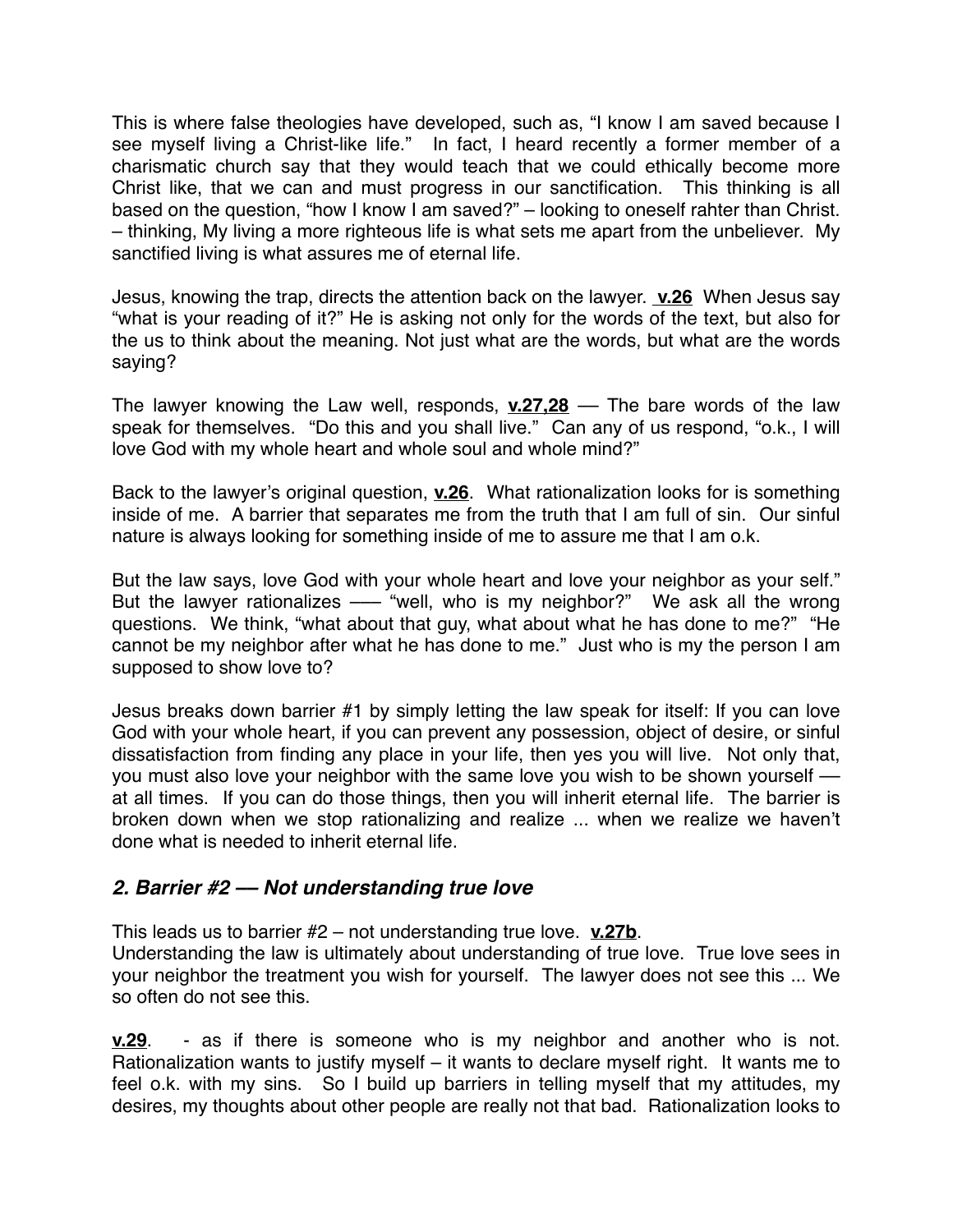blame the other person for what they have done or not done to me, rather than asking what I can do for them. What the words of the lawyer say is not just who is my neighbor, but who is my enemy? – as if there must be some who just don't deserve our help or love.

The word "neighbor" means "near by" or "close at hand." Jesus reveals through the actions of the Samaritans that the one "near by" is not geographical, it is spiritual. The one "near by" is the one in need.

We should be sure to understand the cultural significance of what happens in our text. The Jews and Samaritans had hundreds of years of hostility toward each other. The Samaritans had intermarried with foreign nations and developed false teachings and practices. Many Jews viewed them outside the covenant with God, unclean, and not worthy of help. These two groups had several centuries of hostility, war, and anger against each other.

So when this Samaritan is the only of the three to stop, it is rather shocking. The lawyer, plugging himself into the scene as the wounded man on the road would be shocked to hear of the Samaritan's grace. The Samaritan would likely be viewed as an enemy of the Jews.

There are several ways in which the priest and the Levite may have rationalized their actions. For the priest to stop and visit a dead body, or one he perceived as dead would render him ceremonially unclean. So he passes on. The Levite, being a worker in the Temple, is merely a follower and understudy of the priest. If the priest did it, then it must be o.k. for me.

If you saw the pastor doing something sinful or unloving, would that make it all right for you to do the same. Do we ever look at other people's example to justify what we know to be wrong. Well, they're doing it. We pass by the right thing to do in this sense. We keep walking and ignore the real problem – Stuck between two beams.

Jesus completely smashes our barriers of rationalization when he shows the good example of the Samaritan reaching out to one who otherwise might consider him an enemy. He smashes our barrier by asking the reversal of the lawyers question, **v.36**. Notice how he asks, "which was neighbor to him?" Not "who is my neighbor?" but rather, "who can I be a neighbor toward?" This is the fundamental truth of the law when it says, "love your neighbor as yourself." True love then does not see in that person either a neighbor or an enemy? True love sees only myself in need. How can I show myself a neighbor to others? is the question.

**v.37** The problem is our barriers of rationalization keep us from going and doing likewise. What the lawyer and we all should see is the fact that we just have not loved God with our whole heart, nor have we loved our neighbor as ourself. Too often we see in others either a neighbor or an enemy. Too often we rationalize, well, what have they ever done for me. Or we think, if they prove themselves worthy of my help or love, then